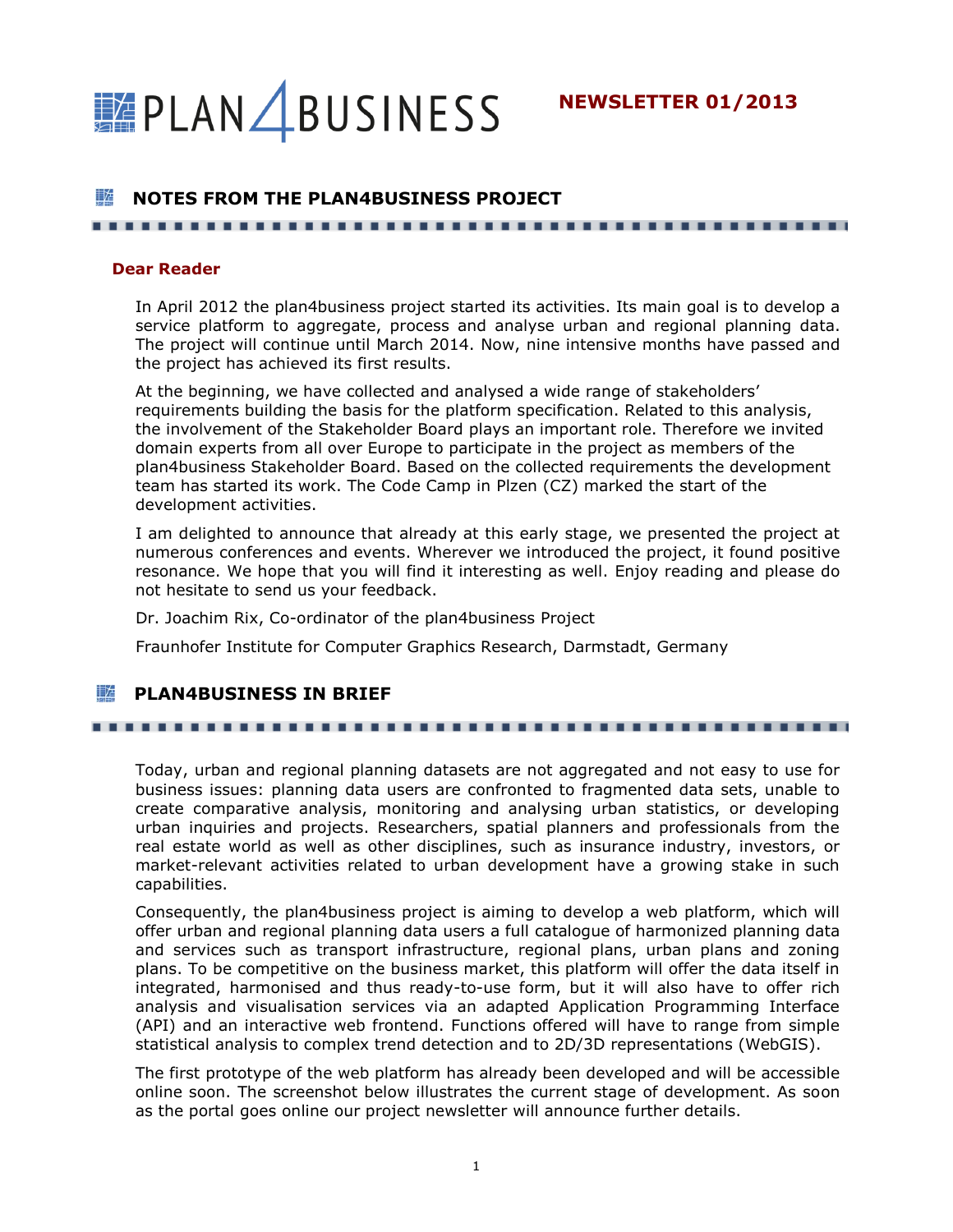

*plan4business portal in its current stage of development*

The project partners are:

- **Fraunhofer Institute for Computer Graphics Research, Germany**
- **University of West Bohemia in Pilsen, Czech Republic**
- **HSRS, Help Service Remote Sensing, s. r. o., Czech Republic**
- ISOCARP, International Society of City and Regional Planners, The Netherlands
- GEOSYSTEMS Polska, Poland
- **AVINET, Asplan Viak Internet as, Norway**

The collaborative project plan4business is co-funded by the 7th Framework Programme of the European Commission within the Call FP7-ICT-2011-SME-DCL.

Learn more about plan4business by visiting our website [www.plan4business.eu.](http://www.plan4business.eu/)

#### ∐≄ **PLAN4BUSINESS NEWS**

#### . . . . . . . . . . ------------

## **Kick-off in Darmstadt successful**

13 representatives of all six plan4business partners met at the two-days kick-off meeting in April 2012 at the location of the project coordinator, Fraunhofer Institute for Computer Graphics Research in Darmstadt. After the roll call, where the partner organisations introduced themselves and their expectations, the consortium has drafted a road map for the development of the platform and agreed on strategies how to involve the stakeholders and present the project to the public already form the beginning.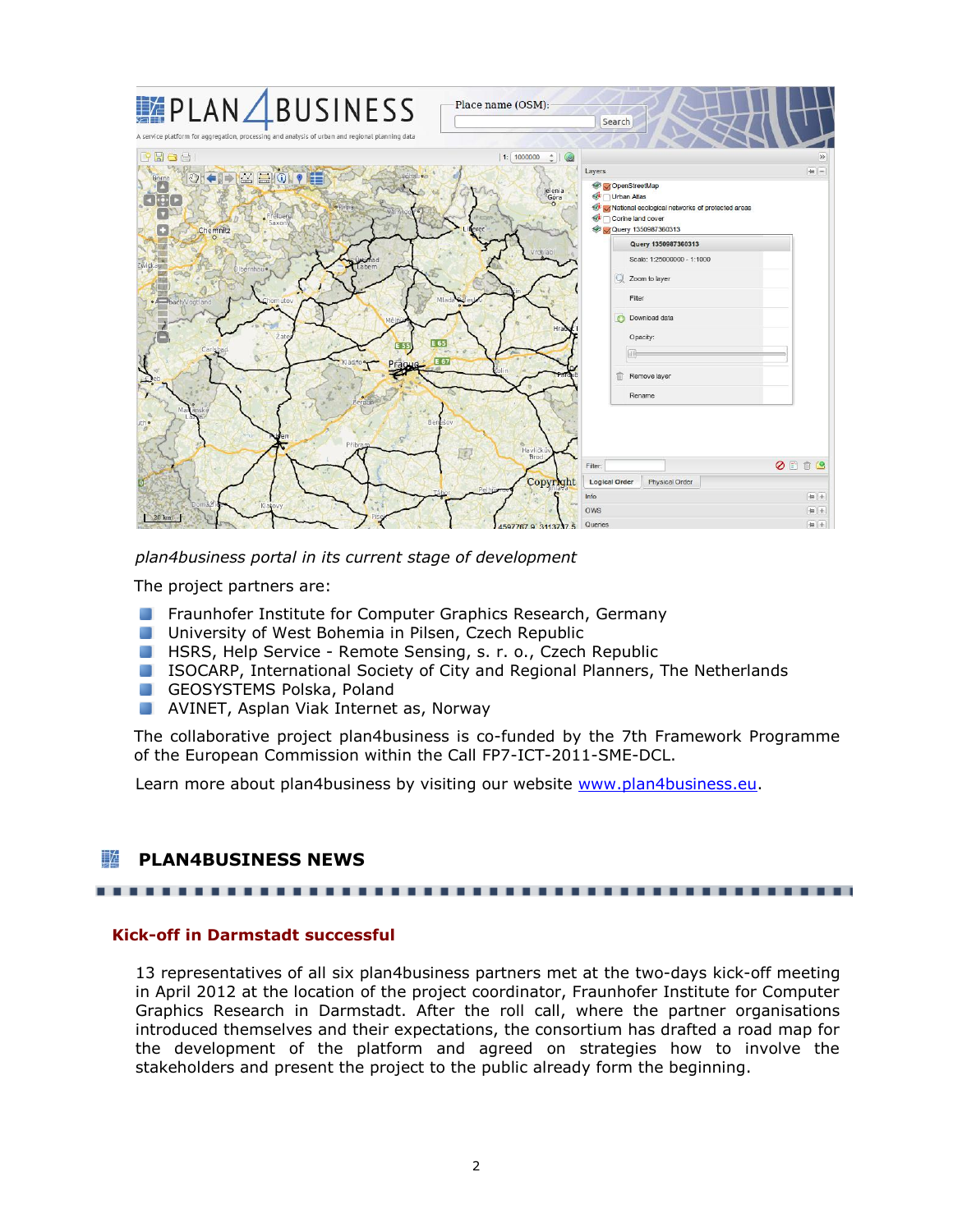## **Data Requirements collection continues**

With the aim to create a web platform offering urban and regional planning datasets and services, it was necessary to identify the key user groups and to analyse their needs and expectations as well as data requirements. For this purpose at the beginning of the project, we developed a methodology on how we will build a reliable database of requirements. Following this methodology an [online questionnaire](mailto:http://plan4business.eu/q) helped to acquire the requirements: what do the users need related to the urban planning datasets and their quality, accessibility, format, etc. We also developed typical operational uses cases based on realistic situations and business activities in the praxis. We decided to continuously collect further requirements in involve users opinion in the on-going development. All our users are welcome to submit their input on the requirements [online.](mailto:http://plan4business.eu/q)

We combined the initial results of this survey in a report on data requirements, which is available [online.](http://plan4business.eu/publications/deliverables.html) The report focuses on the topics user requirements, users typology and user demand on data.

There is a substantial amount of geo-data on the market: as long as they are not harmonized and not accessible in an integrated way, their value may be not considered in the future. This is precisely the aim of the project plan4business.

## **Stakeholder Board established**

We invited international domain experts to participate in the project activities with their expertise and advise. We would like to welcome following members of the Stakeholder Board and thank them for their commitment.

- **Maria Cabello TRACASA**
- **Marie Cugny-Seguin EEA, European Environment Agency**
- Cristina Garzillo ICLEI Local Governments for Sustainability European Secretariat
- David Lovell President EUROGEOGRAPHICS
- **Angus MacIntosh Real Estate Forecasting Limited**
- **Bruce McCormack President EUROGI**
- **Theory Mulhall RICS Europe**
- Bertrand Porquet Vice-President Urban Solutions GDF SUEZ
- $\blacksquare$  Thorsten Reitz ESRI Inc.
- **François Salgé TWG LU/LC**
- Cédric Van Meerbeek Associated Director European Head of Research DTZ
- Robin Waters Director RSW Geomatics

#### **Code Camp 2012 in Plzen**

The plan4business platform development began with an intensive week at the Code Camp 2012, organised and hosted by the University of West Bohemia in Plzen. At the Code Camp 2012 a group of 15 project developers and experts met to code, brainstorm and test the first components, such as integration engine, storage engine and analysis engine. The basis for the development work provided the initial database of the user requirements. The outcomes from the Code Camp 2012 have been used to create a pilot application in form of a portal enabling spatial analysis on pan European datasets. This portal is the main point-of-access of the plan4business platform. It includes the functionality for user management and payment options and enables the user to access the different services the platform offers.